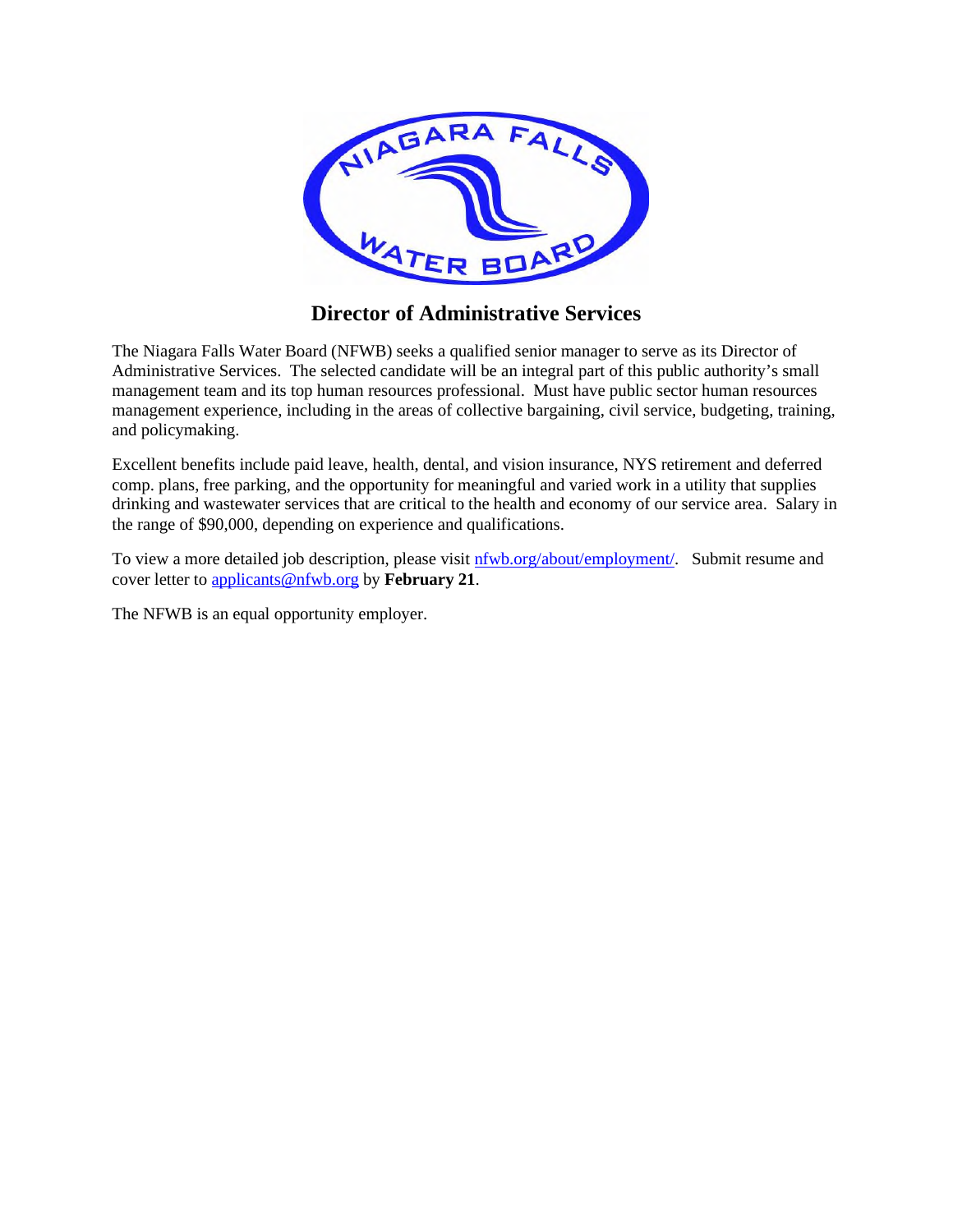#### **DIRECTOR OF ADMINISTRATIVE SERVICES**

**DISTINGUISHING FEATURES OF THE CLASS:** This is difficult professional work performed for the Water Board (NFWB) under the general direction of the Executive Director. The incumbent is responsible for the oversight of all the administrative functions of the NFWB. The Director of Administrative Services, with the assistance of staff, is engaged in the administrative role of supporting the NFWB's needs. This position makes decisions on administrative matters and ensures effective achievement of management objectives. The incumbent participates with other senior managers to establish corporate strategic plans and objectives. Responsibilities include ensuring a fully functional and streamlined administrative service operation for NFWB's service area. The incumbent has direct participation in collective bargaining negotiations and the administration of labor contracts and is responsible for, and interacts on, a high technical level with the other senior managers within the NFWB. General direction is received from the Executive Director with considerable latitude given for exercising independent judgment in carrying out assignments and dealing with emergency situations. The Director of Administrative Services performs other work as related.

### **TYPICAL WORK ACTIVITIES:**

Supervises the administrative function and policies of the NFWB including, but not limited to employee training and development, reviews, purchasing, payroll and employee recruitment and retention; Develops and reports on all administrative activities including, but not limited to budget development, customer and public relations, risk management, safety and security, oversight objectives and quality improvement initiatives as requested by the Executive Director;

Works in conjunction with management and staff to establish contracted services agreements; Establishes a cohesive administrative unit, which concentrates on internal quality improvements and review and external customer satisfaction;

Directs, with the input of WB management and staff, the development, preparation and implementation of the capital improvement plan and annual operating budgets for the Water, Wastewater, and Stormwater facilities;

Coordinates legal activities with the WB's legal representation;

Administers, with staff, applicable contractual agreements;

Confers, on behalf of the Executive Director, with county, state, and federal officials and agencies; Performs policy formulation, analysis, and review as it relates to the NFWB as a Public Benefit Corporations;

Works in conjunction with management and staff to develop and coordinate safety and personnel training programs for new and existing employees;

Oversees contractual agreements with customers for NFWB services;

Coordinates customer and public complaints concerning NFWB services to the proper teams for assessment and responds back to the originator;

Confers and coordinates, in conjunction with WB management and staff, customer services concerning water and sewer issues, legal claims, and billing issues;

Represents the Board or Executive Director as necessary at public functions and forums; Serves as Records Access Officer, MWBE, WBE and Purchasing Agent.

## **FULL PERFORMANCE KNOWLEDGE, SKILLS, ABILITIES AND PERSONAL**

**CHARACTERISTICS:** Thorough knowledge of modern practices, principles of administration, supervision and management; good knowledge of financial aspects of utility operation, proficient in Microsoft PC applications; good oral, written, communication and interpersonal skills; ability to plan, organize and direct a staff of professional and subordinate professional employees; and generally guide and advance the organization towards its goals and missions; ability to establish and maintain good working relationships with appointed and elected officials and the general public.

### **MINIMUM QUALIFICATIONS**: